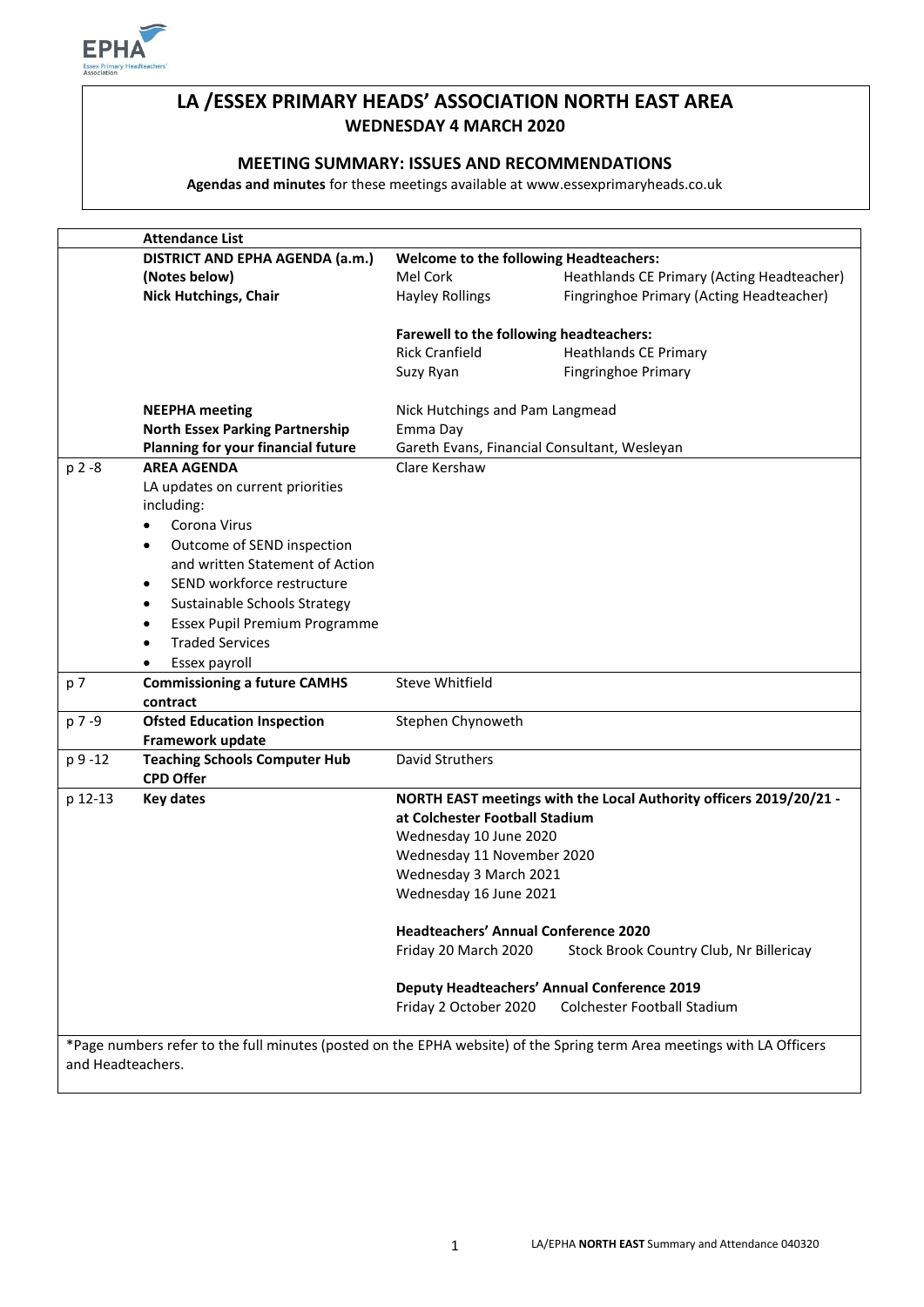

# **LA /ESSEX PRIMARY HEADS' ASSOCIATION NORTH EAST AREA DISTRICT AND AREA MEETING WEDNESDAY 4 MARCH 2020 ATTENDANCE**

### **Present**

### **LA Officers**

Kevin Wilby Planning

Rachel Anderson Harwich Primary and Nursery | Laura Khine Boxted St Peter's CE Primary Sue Bardetti **Holland Haven Primary** Alison Grigg Broomgrove Infants Liz Bartholomew The Mayflower Primary David Larner Network Dedham CE Primary Aaron Battersby All Saints Great Oakley Lorraine Laudrum Braiswick Primary Natasha Bennett Two Villages Primary Susan Locke Milldene Primary Natasha Bennett Simon Billings St John's Green Primary **Ian MacDonald** Elmstead Primary Suzie Bliss **Walton-on-the-Naze Primary** Joanna Marshall **Joanna Tendring Primary** Gavin Bradley **White Hall Academy** Carl Messer St George's New Town Juniors Moira Breeze St Clare's Catholic Primary Mark Millbourne Prettygate Infants & Juniors Sue Bridgman Montgomery Infants & Nursery | Amanda Mitchelson Old Heath Primary Toby Bull The Bishop William Ward CE Primary Gail Morgan St Michael's Primary & Nursery Tracey Caffull Great Bentley Primary/Frinton | Martin Moriarty Tiptree St Luke's CE Primary Alex Candler **Lexden Primary Community Community** Matthew Moseley Holland Park Primary Mark Carter-Tufnell St Osyth CE Primary Samantha Moseley All Saints CE Primary, Dovercourt Brian Combes Stanway Primary Stanway Primary Britan Combes Stanway Primary Stanway Primary Stanway Britannia L Tracy Cooke Great Bentley Primary Nicky Patrick Spring Meadow Primary Ruth Cornell Kings Ford Infants & Nursery | Paula Pemberton Hazelmere Juniors Sarah Crookes Cann Hall Primary Cann Hall Primary Richard Potter Home Farm Primary Cherry Curle Engaines Primary Claire Russell Cherry Curle Cann Hall Primary Ceri Daniels **Holy Trinity, Eight Ash Green** | Clare Sampson Roach Vale Primary Paul Disley **Highwoods Primary** Leesa Sharpe Broomgrove Juniors Elizabeth Drake Kingswode Hoe School Susan Shipp Friars Grove Primary Sarah Dukelow Alresford Primary National Katie Siggery Burrsville Infants Diane Fawcett St Andrew's CE Primary, Weeley Nikki Sirett Alton Park Juniors Clare French Kendall CE Primary **Darren Smith Brinkley Grove Primary** Darren Smith Lisa Frith Sly Camulos Academy Sarah Stevenson Langenhoe Primary Donna Gaffney Layer de la Haye CE Primary Furld Steven Turnbull Hazelmere Infants & Nursery Alan Garnett **North Primary & Nursery Michelle Wright** Montgomery Juniors James Gough Cherry Tree Primary Tania Wright Mersea Island School Rebecca Halls Unity Primary Academy Bridget Harris St Thomas More's Catholic Primary Abbie Fairbairn Lawford CE Primary **In Attendance**  Claire Holmes Monkwick Infants & Nursery Pam Langmead EPHA Professional Officer Nick Hutchings Nicast Chair/ Hamilton Primary Alison Cole St Peter's Primary Coggeshall Jackie Irwin Stanway Fiveways Primary Stephanie Newland St Margaret's and St Clare's Catholic Karen Jones Great Clacton CE Juniors Louise Parkinson Doucecroft School Chris Joy Hamford Primary Academy Emma Day North Essex Parking Partnership Marie Kelly St Teresa's Catholic Primary

Clare Kershaw Director of Education **Apologies Apologies** Philippa Holliday Assistant Director, North East | Debbie Griggs Debbie Griggs Stephen Chynoweth EY and Education Manager, N East | Julie Ingram Chappell CE Primary Alison Fiala **EXECT EXECTS** EX and Education Manager, Mid Craig Twin St John's CE Primary Ros Somerville Head of SEND North East Kerry McGrory SE Partner (North East) Antony Kern SE Partner (North East) Jo Barclay Schools Safeguarding Manager Jeni Noakes **Attendance Specialist Team** Debbie ? Attendance Specialist Team

Note: If your attendance or apologies have not been noted please contact the EPHA Professional Officer at [pam@langmead.me.uk](mailto:pam@langmead.me.uk) for amendment.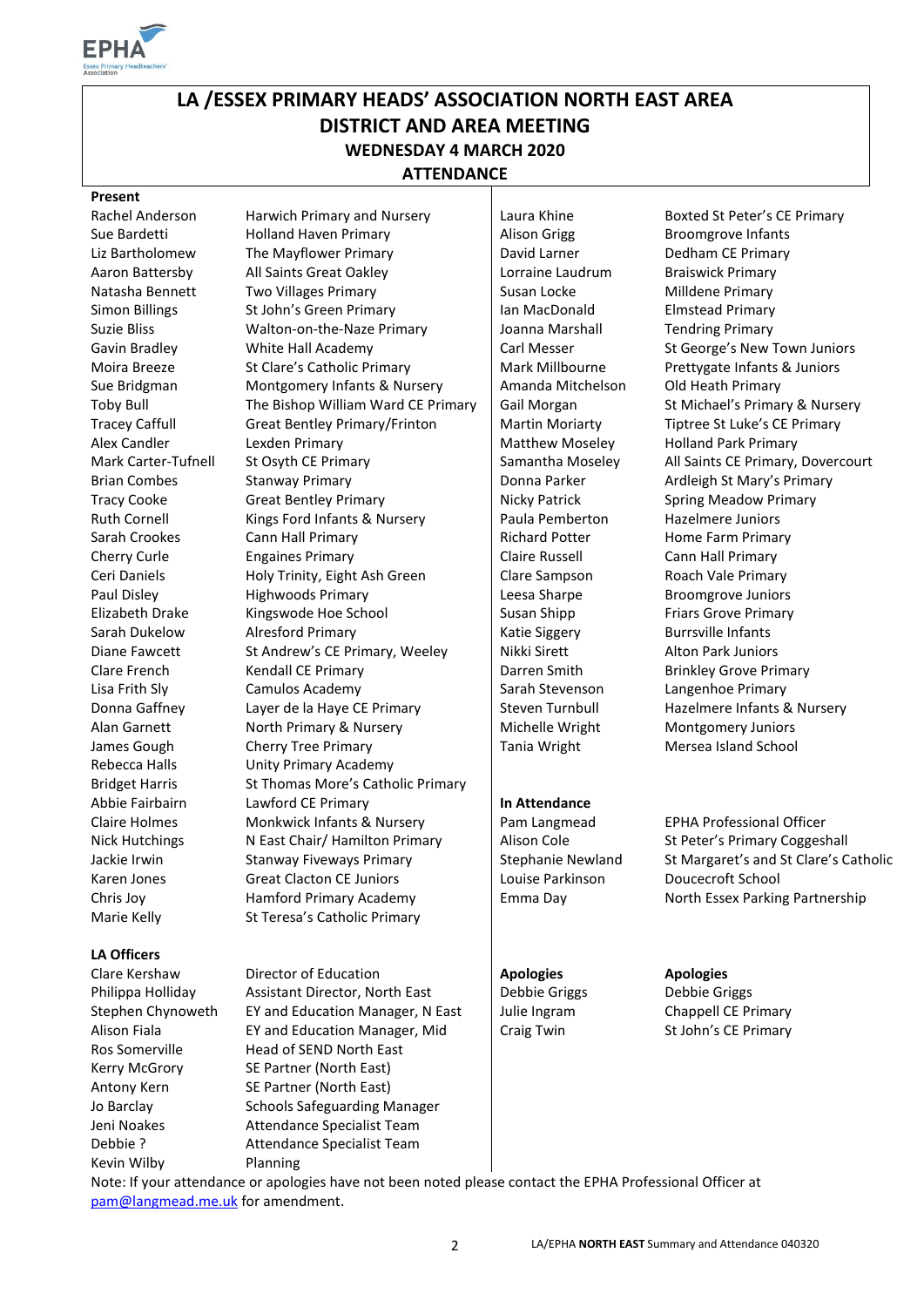

## **NORTH EAST EPHA AREA MEETING MINUTES 4 March 2020**

### **1. WELCOME**

Nick Hutchings, the North East Area Chair welcomed headteachers to the meeting.

### **Welcome to the following headteachers:**

| Mel Cork               | Heathlands CE Primary (Acting Headteacher) |
|------------------------|--------------------------------------------|
| <b>Hayley Rollings</b> | Fingringhoe Primary (Acting Headteacher)   |

## **Farewell to the following headteachers:** Rick Cranfield Heathlands CE Primary Suzy Ryan Fingringhoe Primary

### **2. NORTH EAST EPHA MEETING**

**a) The Spring term EPHA newsletter** was circulated to headteachers at the meeting - this can also be found on the Newsletter page of the EPHA website [www.essexprimaryheads.co.uk.](http://www.essexprimaryheads.co.uk/)

## **b) Equality Act training**

Following the success of the training on pupil exclusions, led by barrister Tanya Callman, EPHA has organised training on the Equality Act. There is one remaining date available on Monday 16<sup>th</sup> March. The cost will be £60 per attendee, and EPHA is subsidising this training. To book a place please contact the EPHA Professional Officer at pam@langmead.me.uk

## **c) Essex Schools Broadband**

A reminder that Schools Broadband Service will cease on 31st March 2019. This is when the existing contract with DUCL will end and new suppliers will need to take over your broadband service. Nick Hutchings reminded headteachers that there is an annual requirement for schools to undertake a penetration test, which was previously funded under the DUCL contract.

## **d) POWER**

The POWER project is a targeted early intervention project working across Southend, Essex and Thurrock (SET). POWER practitioners offer direct support to children and young people aged 8-13 and their parent/carers to help them develop ways of coping with challenging situations at home, school and in their local communities. POWER also seeks to support schools to develop effective methods to enable children and young people to be successful in school. Typically, the children and young people POWER seeks to help will be struggling to engage at school, may be truanting internally and will have had contact with or be known to the police, perhaps as a victim or a witness. However, they will not yet have been criminalised (i.e. they will not have been charged for an offence). Children and young people who are already being supported by Social Care, EWMHS or the Youth Offending Service are not eligible for support from the POWER project.

Contact [Jethro.bogdanov@essex.gov.uk](mailto:Jethro.bogdanov@essex.gov.uk) [Frederick.vanheerden@essex.gov.uk](mailto:Frederick.vanheerden@essex.gov.uk) 03330 138926

### **e) North Essex Parking partnership**

Emma Day explained that the North Essex Parking Partnership can support schools in a number of ways with their parking issues, through their 3PR scheme. 3PR works slightly differently at each school. Generally, a 3PR zone is implemented directly outside the school, where cars should not park. Children who enter this zone on foot, bike or scooter are given a token to take to their classroom. The class with the most tokens at the end of the week/month wins the 3PR cup and a certificate.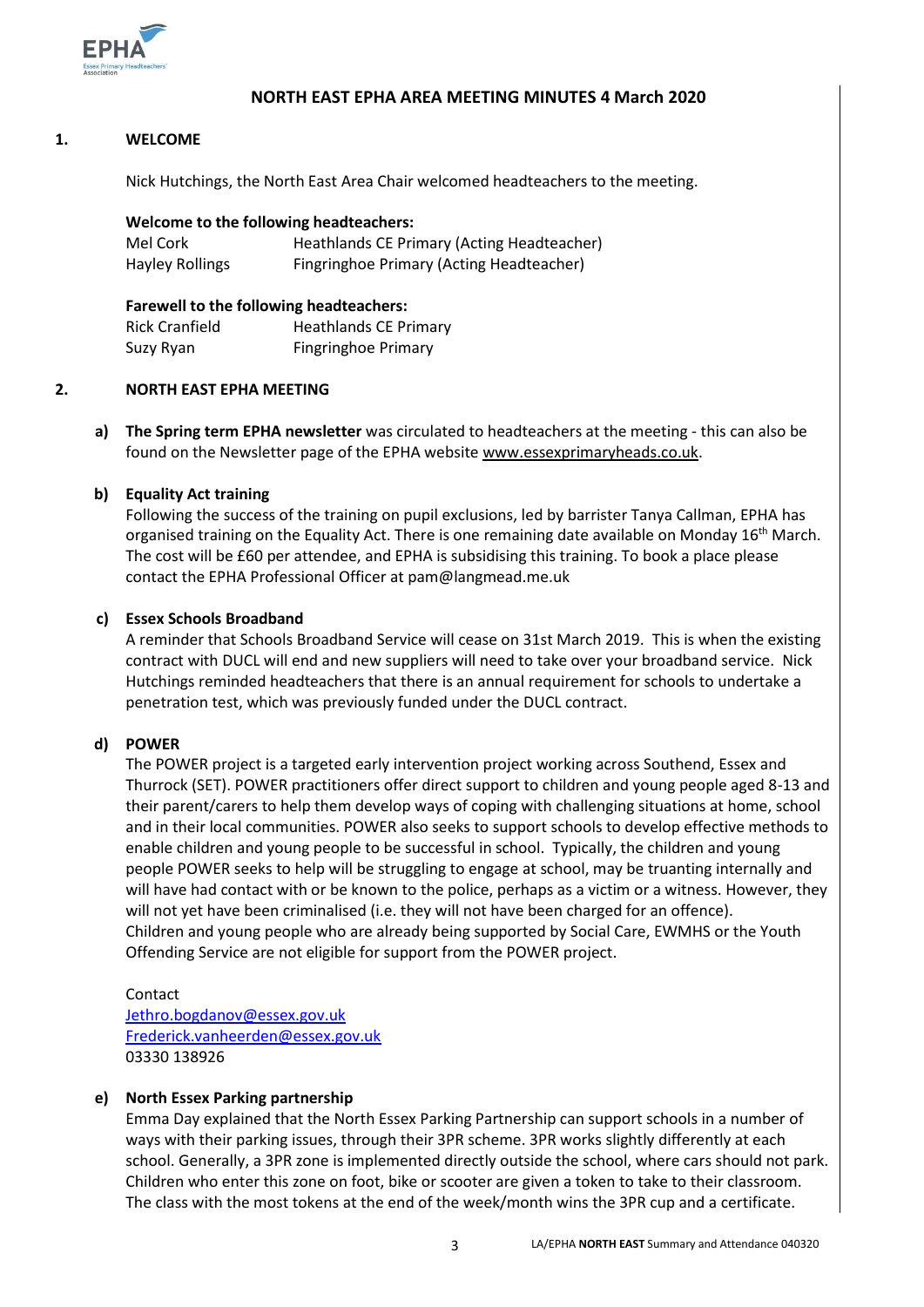

3PR zones are not suitable for all schools; for example, those on main roads where cars do not block the school gates but instead park in front of driveways or in other unsuitable locations. In this case, educational material is given to children and parents and banners and signs are placed outside the school to discourage problematic parking.

3PR is currently being offered to all state primary schools in the following boroughs/cities/districts:

- North Essex: Braintree, Colchester, Epping Forest, Harlow, Tendring, Uttlesford
- South Essex: Basildon, Brentwood, Castle Point, Chelmsford, Maldon, Rochford, Colchester

An officer from SEPP or NEPP will visit the school during the morning drop-off period to assess the situation and meet with the school's 3PR representative.

Following the initial meeting, they will create a personalised 3PR map for the school. This will be given to all children and parents to implement the 3PR zone. They will also host a launch assembly, assist with the 3PR launch morning and provide all necessary materials (banners, pavement signs, information booklets, tokens etc).

Schools will receive all necessary resources free of charge. This includes information booklets, 3PR patrol uniforms, tokens, a trophy, railing banners and more. They will also be given the opportunity to sign up to th[e newsletter](https://schoolparking.org.uk/newsletter-sign-up/) to keep up to date on all things 3PR.

Schools will also receive support from their local officer. They will carry out an initial assessment, create a personalised map, host a launch assembly and assist with the 3PR launch. Following the launch, they will be on hand to assist with any ongoing parking issues, host refresher assemblies and meet school councils to create new parking ideas and projects.

[www.schoolparking.org.uk](http://www.schoolparking.org.uk/) 

Emma Day [Emma.day@colchester.gov.uk](mailto:Emma.day@colchester.gov.uk) 01206 507829/ 07940 477042

### **3. PLANNING FOR YOUR FINANCIAL FUTURE**

Gareth Evans, Financial Consultant, Wesleyan

Gareth Evans reminded everyone of the importance of having financial planning conversations in advance of retirement. He explained that Wesleyan specialise in giving advice to specific groups, including teachers. They can offer help by supporting staff health & wellbeing/CPD events (where financial education is now considered a key aspect), to advising teachers' on their retirement options. He noted the link to the focus on wellbeing in the new Ofsted framework.

Gareth noted the recruitment and retention figures for teachers:

- ► Recruitment of initial teacher trainees has been below target for each year from 2012<sup>\*</sup>
- ► For the first time since 2011, more teachers left the profession (to November 2017) than joined

22% of Newly Qualified Teachers to the sector in 2015 were not recorded as working in the State Sector 2 years later

33% 5 year Out Of Service rate for 2012 entrants 40% 10 year rate for 2008 entrants

THE TRUE COST OF SCHOOL STAFF

- ► Staff pay is the single most expensive item in the school budget. It typically represents over 70% of expenditure.
- ► Add into the mix employers' contributions to occupational pensions, and this makes staff your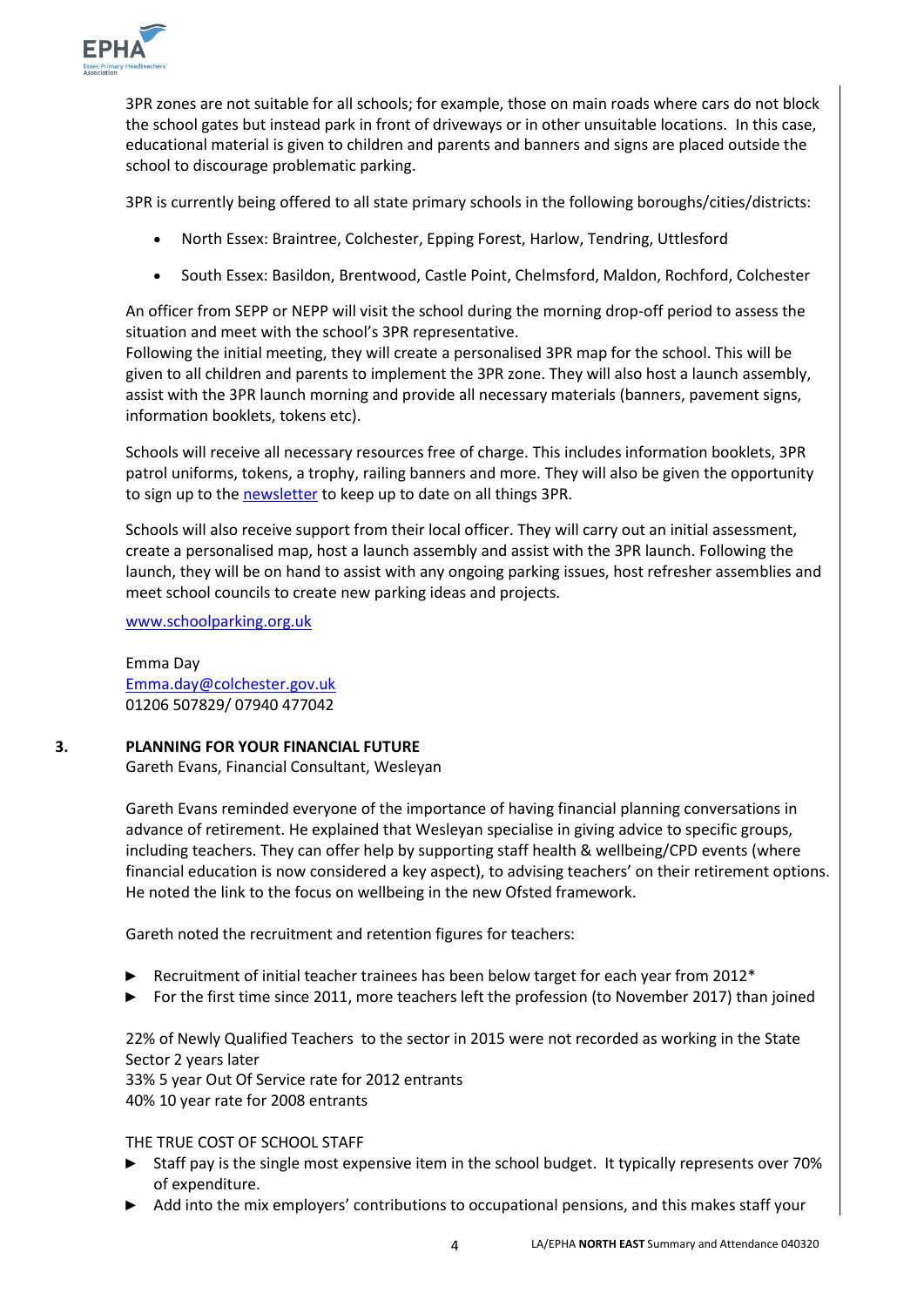

school's biggest and most valuable resource.

## THE REAL VALUE OF FINANCIAL ADVICE

► How financial advice & services can help schools support this resource

We've looked at some interesting (and scary) facts and statistics … what can we take away from these?

? There aren't enough teachers joining the profession?

? Too many new teachers are leaving the profession?

? We're losing experienced teachers – many are staying in the sector but not teaching.

Unfortunately there isn't a magic wand, but there are ways that financial advice and information can help…

1> Demonstrating the full benefits of entitlement to the Teachers' Pension Scheme promotes this key employee benefit – how much would it cost to replace this benefit (i.e. 16.48% employer contribution, Death in Service, possible ill-health, guaranteed pension income etc). A key consideration when considering moving profession? This is particularly important for young/newly qualified teachers who may not fully appreciate the benefits.

2> If a teacher is considering moving to a part time role – they will have questions about the implications to their pension benefits.

By highlighting that there may be options for flexible/part time retirement – teachers may be encouraged to consider this option

### UK life expectancy

The number of people aged 65+ in the UK is expected to rise by over 40% in the next 17 years to over 18 Million

Nearly 1 in 5 people currently in the UK will live to see their  $100<sup>th</sup>$  birthday

By 2040, almost 1 in 4 people will be aged 65 or over

A baby girl born in 2011 has a 1 in 3 chance of living to 100, and a baby boy 1 in 4 *Source: Later life in the UK. Fact Sheet. AGE UK. April 2018*

The first step is to map out what retirement means to you personally – and you'll see at the centre of this process is you.

There are some simple questions you can ask to help define your objectives for retirement. Answering these questions may not be as simple, however they are important in defining what your financial plan will need to look like.

Who do you want to spend time with in retirement? - Immediate and extended family? Friends, old or new? Who do you need to involve in your decision making? (e.g. if you want to spend more time or move closer to family, have you discussed this with them? What would happen if their circumstances changed, e.g. if they had to move? It's best to cover these points now, rather than when they might occur.)

What do you want to do with your time when you retire? What does your ideal lifestyle look like? It could also be that working in some capacity is still important to you, personally or financially. If early retirement is a consideration, what does that balance of time look like, and for how long? Where do you want to live and spend your time? The situation many people are in when approaching retirement is often a result of their working life and family situation to date. Retirement presents a great opportunity to start with a blank sheet of paper.

You may already have considered the location you want to be in and type of property. For example, are you close to family? Are you thinking about downsizing? As you will be spending more time at home, you may also want to consider access to your social life, living and transport costs, safety and access to care.

*Second homes* come into this category - do you already have or are you thinking of buying one? Is it still right for you – particularly if it is rented or you have been using as a holiday home.

When is the right time to retire? Would you like to retire today if you could, or want to continue working in some capacity?